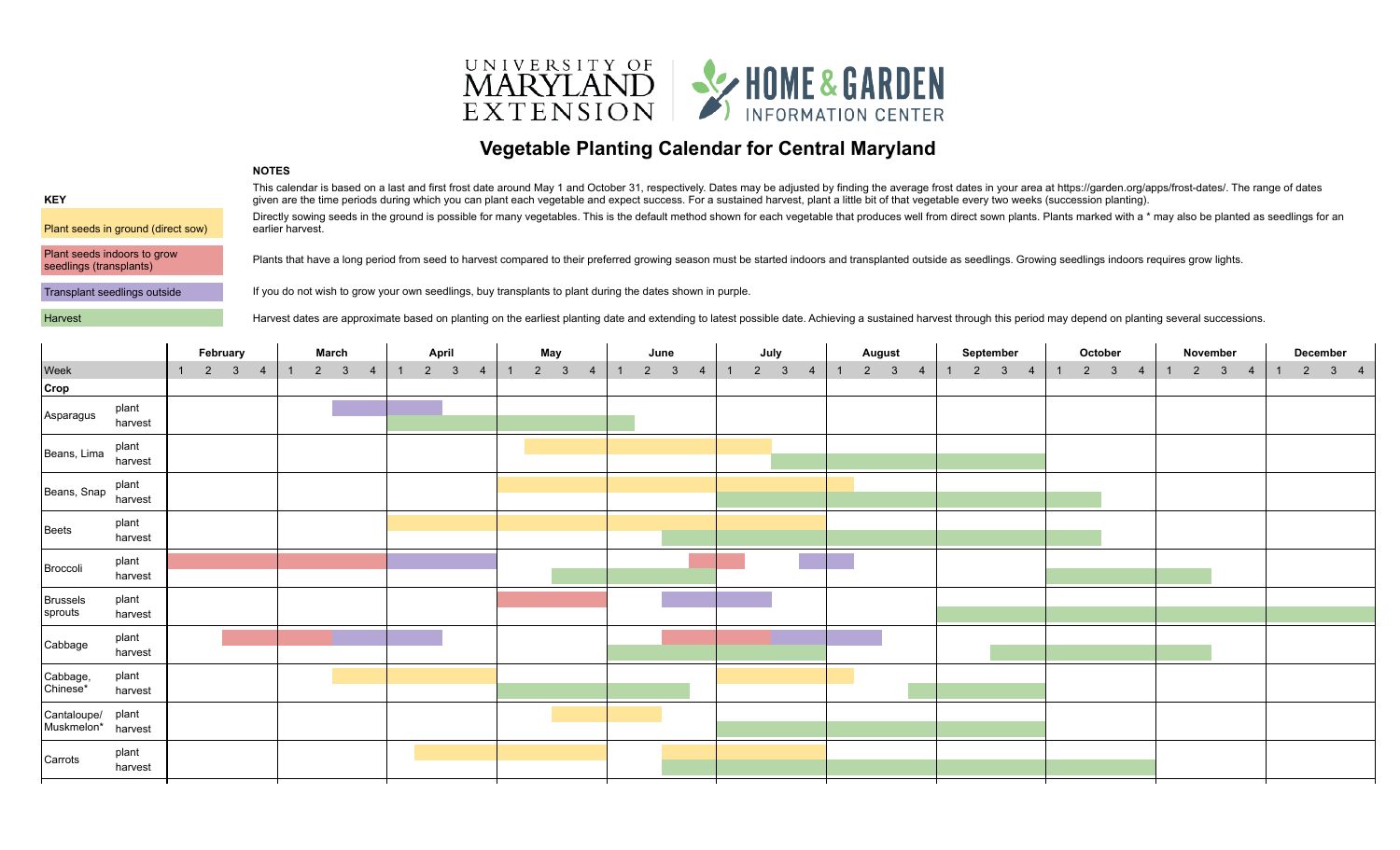|                      |                  | February                       | <b>March</b>                   | April                          | May                            | June                           | July                  |                         | August                                          | September | October                                         | November | December                                      |
|----------------------|------------------|--------------------------------|--------------------------------|--------------------------------|--------------------------------|--------------------------------|-----------------------|-------------------------|-------------------------------------------------|-----------|-------------------------------------------------|----------|-----------------------------------------------|
| Week                 |                  | $1 \qquad 2 \qquad 3 \qquad 4$ | $1 \qquad 2 \qquad 3 \qquad 4$ | $1 \qquad 2 \qquad 3 \qquad 4$ | $1 \qquad 2 \qquad 3 \qquad 4$ | $1 \qquad 2 \qquad 3 \qquad 4$ | $1 \qquad 2 \qquad 3$ | $\overline{\mathbf{4}}$ | $\begin{array}{cccc} 1 & 2 & 3 & 4 \end{array}$ |           | $1 \t2 \t3 \t4 \t1 \t2 \t3 \t4 \t1 \t2 \t3 \t4$ |          | $\begin{vmatrix} 1 & 2 & 3 & 4 \end{vmatrix}$ |
| Crop                 |                  |                                |                                |                                |                                |                                |                       |                         |                                                 |           |                                                 |          |                                               |
| Cauliflower          | plant<br>harvest |                                |                                |                                |                                |                                |                       |                         |                                                 |           |                                                 |          |                                               |
| Chard,<br>Swiss*     | plant<br>harvest |                                |                                |                                |                                |                                |                       |                         |                                                 |           |                                                 |          |                                               |
| Collards             | plant<br>harvest |                                |                                |                                |                                |                                |                       |                         |                                                 |           |                                                 |          |                                               |
| Cucumbers*           | plant<br>harvest |                                |                                |                                |                                |                                |                       |                         |                                                 |           |                                                 |          |                                               |
| Eggplants            | plant<br>harvest |                                |                                |                                |                                |                                |                       |                         |                                                 |           |                                                 |          |                                               |
| Garlic               | plant<br>harvest |                                |                                |                                |                                |                                |                       |                         |                                                 |           |                                                 |          |                                               |
| Kale*                | plant<br>harvest |                                |                                |                                |                                |                                |                       |                         |                                                 |           |                                                 |          |                                               |
| Kohlrabi*            | plant<br>harvest |                                |                                |                                |                                |                                |                       |                         |                                                 |           |                                                 |          |                                               |
| Leek*                | plant<br>harvest |                                |                                |                                |                                |                                |                       |                         |                                                 |           |                                                 |          |                                               |
| Lettuce,<br>Head     | plant<br>harvest |                                |                                |                                |                                |                                |                       |                         |                                                 |           |                                                 |          |                                               |
| Lettuce,<br>Leaf*    | plant<br>harvest |                                |                                |                                |                                |                                |                       |                         |                                                 |           |                                                 |          |                                               |
| Lettuce,<br>Romaine* | plant<br>harvest |                                |                                |                                |                                |                                |                       |                         |                                                 |           |                                                 |          |                                               |
| Mustards*            | plant<br>harvest |                                |                                |                                |                                |                                |                       |                         |                                                 |           |                                                 |          |                                               |
| Okra*                | plant<br>harvest |                                |                                |                                |                                |                                |                       |                         |                                                 |           |                                                 |          |                                               |
| Onions               | plant<br>harvest |                                |                                |                                |                                |                                |                       |                         |                                                 |           |                                                 |          |                                               |
| Parsley              | plant<br>harvest |                                |                                |                                |                                |                                |                       |                         |                                                 |           |                                                 |          |                                               |
| Parsnips             | plant<br>harvest |                                |                                |                                |                                |                                |                       |                         |                                                 |           |                                                 |          |                                               |
| Peas                 | plant<br>harvest |                                |                                |                                |                                |                                |                       |                         |                                                 |           |                                                 |          |                                               |